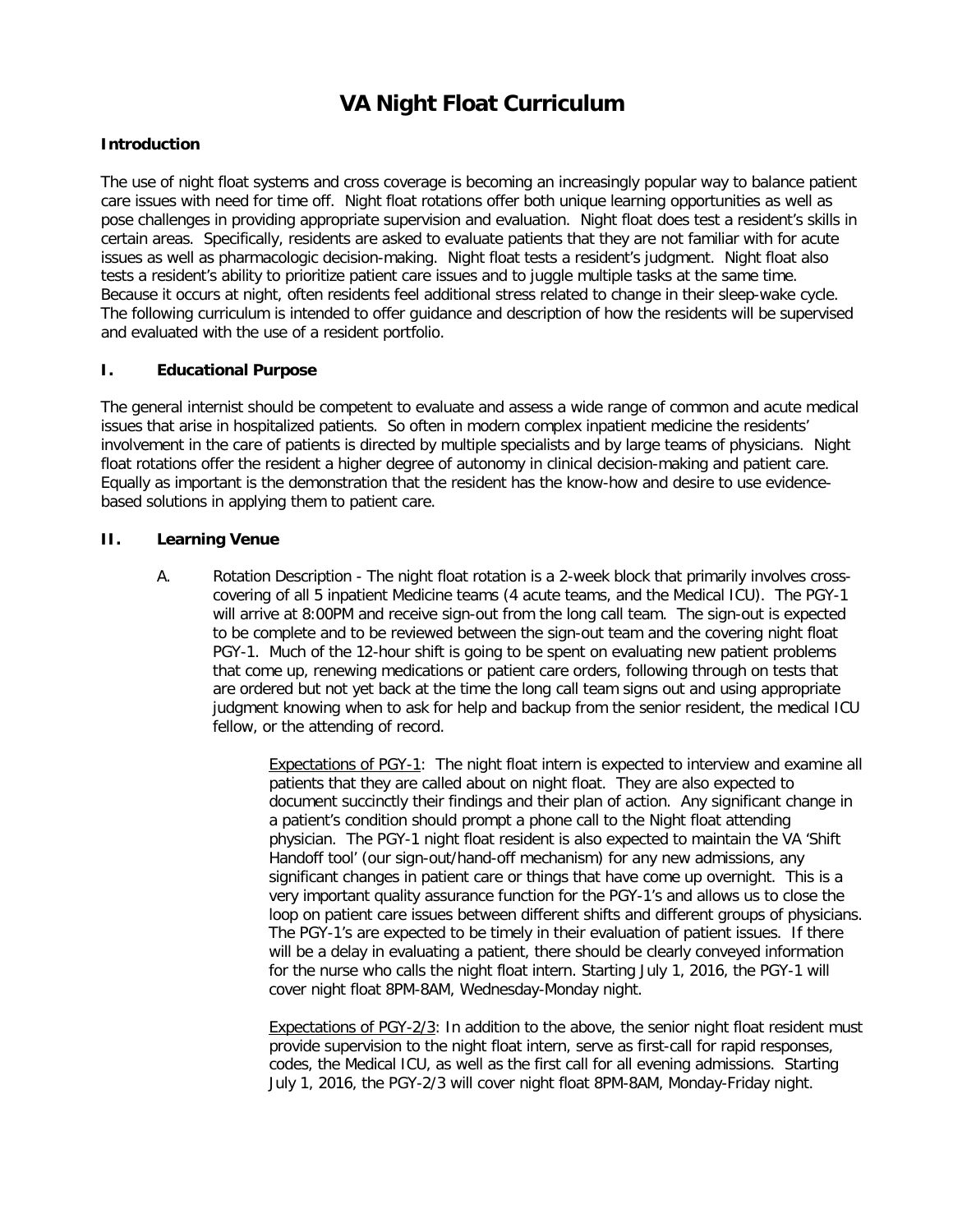#### B. Teaching Methods:

The education that occurs on night float is primarily from the opportunity of evaluating acute complaints, assessing a patient and formulating a plan and then learning from that experience. The following day, all night float housestaff are expected to review the outcomes of patients that they were significantly involved with the night before.

There is also an evening report session each day that the team is not actively doing an admission, or have urgent patient care to attend to. Evening report is a daily 45 minute case presentation, and/or topic review conducted by the Night float attending physician of the week.

C. Mix of Diseases:

All inpatient acute and chronic medical issues are seen on the night float rotation. Common to night float is the opportunity to evaluate chest pain, arrhythmias, dyspnea, delirium, agitation, insomnia, psychosis, abdominal pain, nausea and vomiting, acute and chronic pain, GI bleeding, urinary retention, fever, and the care of acutely decompensated patients, as well as running codes and rapid responses. Patient characteristics are age 18 and older of male and female gender, equal distribution of ethnicities and cultures on all the inpatient Medicine services. Procedures will include any invasive procedure that needs to be done during nighttime hours, including, but not limited to, central lines, thoracentesis, paracentesis, lumbar punctures, arterial punctures, venipunctures, and placement of NG tubes. All procedures are supervised by senior residents or attending physicians when appropriate.

#### **III. Method of Evaluation**

- A. The learning and competence of the resident's performance during night float rotation will effectively be evaluated in 3 venues:
	- 1. Nursing Evaluations This is primarily intended to evaluate your timeliness in responding to pages and the way that you provide a thoughtful and empathetic care to patients during nighttime hours.
	- 2. Faculty/Peer Evaluations Faculty and Peers are strongly encouraged to use concern or praise cards in the "on the fly" function in MedHub as a way of giving feedback for specific interactions during the night.
	- 3. Patient Evaluations It is possible that patients, when asked to evaluate their experience, may provide effective feedback to a member (or members) of the Night Float team.

#### **IV. Rotation Specific Competencies**

**A. Patient care** – night float rotation allows a great deal of autonomy in patient care decisionmaking independent assessment. It also uniquely tests a resident's judgment in recognizing acutely decompensating and very sick patients. The patient care experience is best summed up by one recent intern's experience:

"This is the first occasion that an intern has in applying his/her clinical skills without direct supervision and this builds confidence and improves his ability to handle most of the cases (both serious and trivial issues) with aplomb. This rotation also gives an opportunity to identify what the teams in the morning probably need to be doing and what a patient needs over a period of 24 hrs is. As a learning experience this rotation is second to none and at the end of it, even though you are exhausted, there is a great deal of satisfaction. Hopefully this rotation will have words like 'learning experience', 'interesting work' and such associated with it".

**B. Medical knowledge** – the broad nature of medical scenarios encountered on night float, in addition to the frequent downtime, affords the night float resident the opportunity to read on broad topics and improve their medical knowledge.